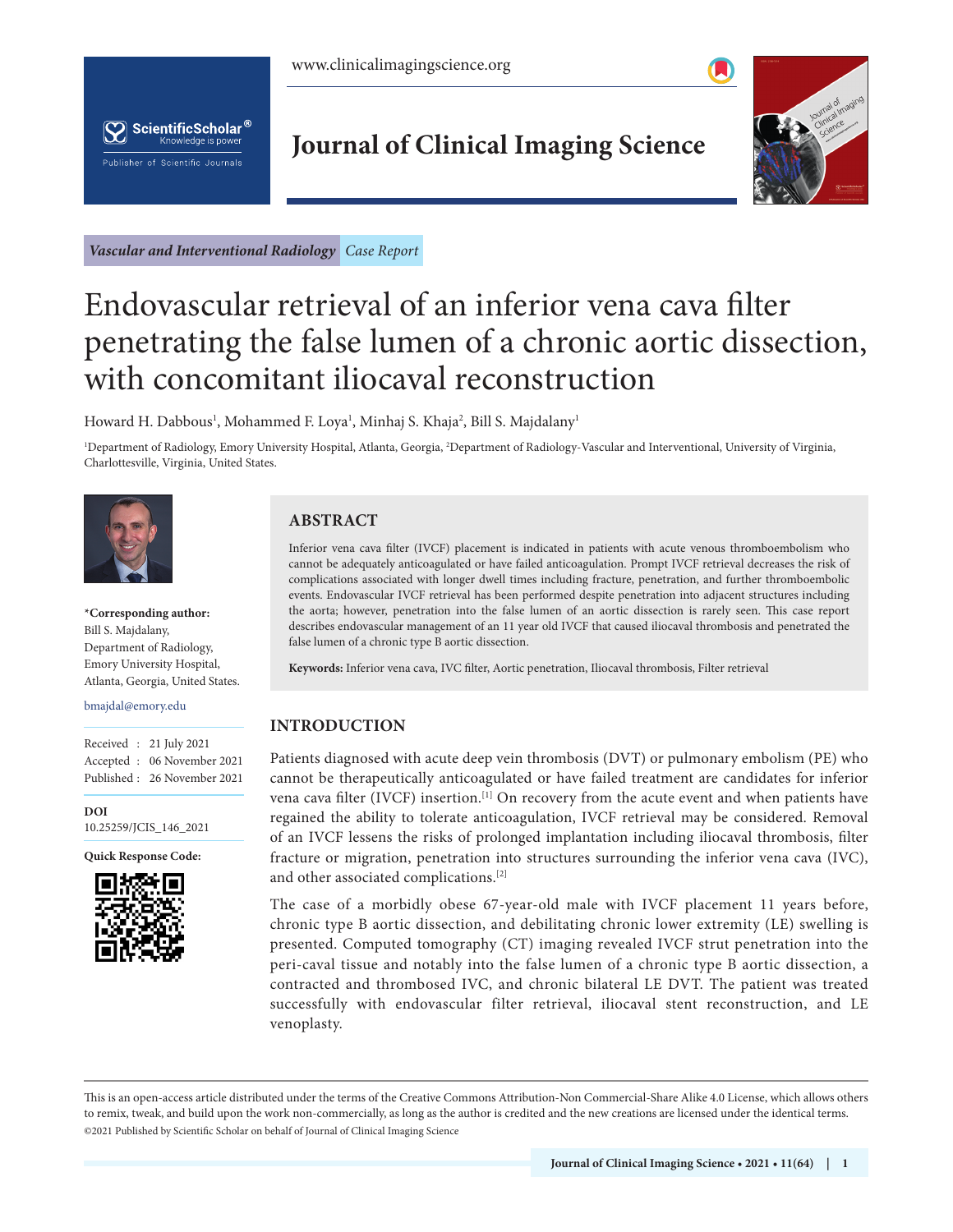#### **CASE REPORT**

A 55-year-old male who was morbidly obese (body mass index  $= 48$ ) with a medical history significant for hypertension and type II diabetes presented with abdominal pain in 2009 and computed tomography arteriography (CTA) revealed an abdominal aortic dissection extending from the celiac axis to the right common iliac artery. The patient was managed medically and discharged. After knee surgery in 2010, he developed bilateral LE DVT and PE for which a retrievable G2 IVCF (C.R. Bard, Murray Hill, NJ) was placed. In 2019, CTA identified a 6.7 cm thoracic aortic aneurysm and iliocaval thrombosis extending caudally from the IVCF, which was abutting the abdominal aortic dissection. After uneventful thoracic aortic stent graft repair, serial followup CTA studies revealed progressive penetration of the IVCF into the false lumen of the chronic type B abdominal aortic dissection [Figures 1 and 2]. Given concerns for worsening IVCF related complications, prolonged dwell time, debilitating LE swelling, and progressive venous stasis changes a multidisciplinary discussion regarding IVCF retrieval concluded that the risk of open IVCF removal would outweigh the risks of endovascular IVCF retrieval with concomitant iliocaval reconstruction.

Under general anesthesia and with the patient supine, seven French sheaths (Cook Medical, Bloomington, IN) were placed in the right internal jugular (RIJ) and bilateral greater saphenous veins under ultrasound guidance. Initial bilateral common femoral and iliac venography confirmed long segment, chronic occlusion with collateralized flow through the lumbar veins and no visualization of the IVC. With difficulty, the chronic venous occlusions were crossed from the level of the common femoral veins (CFV) across the IVCF using a Straight Tip Stiff Glidewire (Terumo Medical, Tokyo, JN)



**Figure 1:** Unenhanced axial CT image of the indwelling inferior vena cava (IVC) filter from 2012, show all struts contained within the IVC (white arrow). None are visualized outside of the IVC or within the aorta (white arrowhead).

and four French Navicross (Terumo Medical). On successful crossing from each CFV across the IVCF, the hydrophilic wires were exchanged for two exchange-length Amplatz Superstiff wires (Cook Medical), over which intravascular ultrasonography (IVUS) was performed (PV 8.2 French, Volcano Therapeutics, Rancho Cordova, CA).

The RIJ sheath was exchanged for a 16 French  $\times$  45 cm sheath (Cook Medical), through which  $2.5\text{-mm} \times 55\text{-cm}$  rigid alligator forceps with double action (Karl Storz, El Segundo, CA) were introduced into the IVC to engage the IVCF [Figure 3]. The embedded filter apex was dissected free from the IVC wall and with the forceps providing consistent back traction; the entire IVCF was over-sheathed and withdrawn. Post-retrieval IVC venography confirmed successful filter retrieval without venous extravasation. Cone beam CT confirmed that the retroperitoneal vascular structures were intact. Venoplasty of the infrarenal IVC and iliac veins was performed with kissing balloons (Conquest 8 mm  $\times$  4 cm, C.R. Bard) and followed by venography [Figure 4]. Bilateral iliocaval stent reconstruction was then accomplished starting from infrarenal IVC with kissing technique using Abre 14 mm  $\times$  15 cm stents (Medtronic, Minneapolis, MN) which were extended to the external iliac veins, bilaterally. The stented venous segments and native veins were venoplastied using 14 mm conquest balloons to the level of the CFV, bilaterally. Completion venography and IVUS confirmed successful reconstruction of the IVC, robust venous inflow with prompt outflow, and decompression of collaterals [Figure 5].

The patient was monitored overnight in the ICU and transferred to the floor the next day. Before uneventful discharge on post-operative day 3, multiphasic CTA imaging of the abdomen and pelvis was performed confirming successful filter retrieval, patent iliocaval stents, and an unchanged chronic abdominal aortic dissection. At 3- and 6-month follow-up, the iliocaval stents remained patent with no injury to the false lumen of the chronic aortic dissection and the patient's symptoms had greatly improved with decreased leg swelling and improved ambulatory capacity [Figure 6].



**Figure 2:** Contrast enhanced axial (a) and coronal (b) CT images reveal the inferior vena cava (IVC) filter struts penetrating (white arrow) into the false lumen of the abdominal aortic dissection (\*). The lumen of the IVC appears contracted.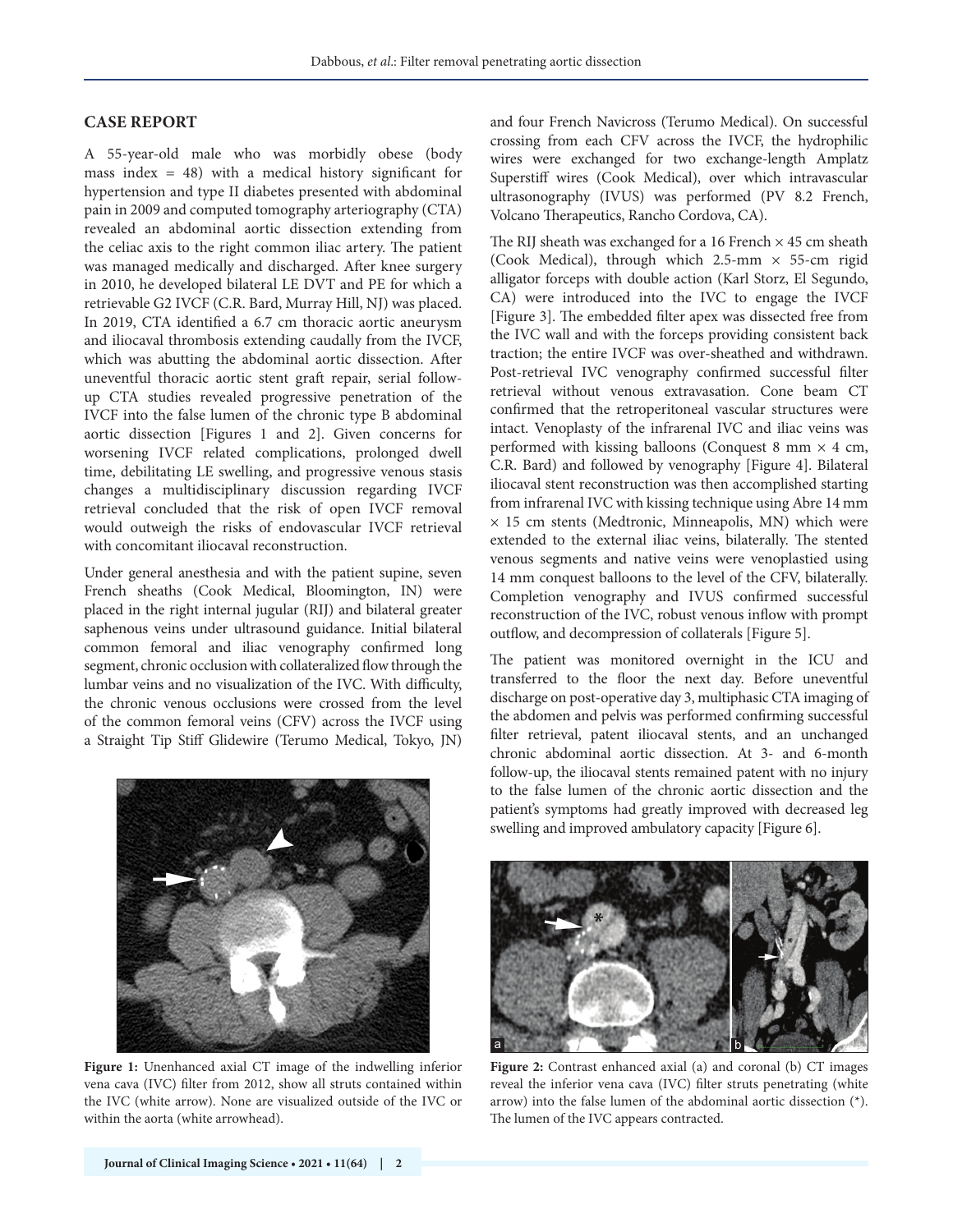

**Figure 3:** Intraprocedural fluoroscopic image demonstrates forcep capture of the inferior vena cava (IVC) filter apex. Bilateral wires extend from below across the IVC occlusion.



**Figure 4:** Intraprocedural venography after removal of the inferior vena cava (IVC) filter revealing occlusion of the bilateral common iliac veins and IVC. Collateralization of venous flow is present. **Figure 6:** Reconstructed CT image at follow-up reveals the

#### **DISCUSSION**

In 2010 and again in 2014, the FDA issued a communication encouraging IVCF retrieval as soon as medically indicated due to their associated long-term side effects.<sup>[3,4]</sup> Although there has been a steady decline of IVCF placement since these communications, the IVCF retrieval rate remains low with Medicare claims data reporting retrieval rates improving from 6.9% in 2012 to 22.1% in 2016.<sup>[5]</sup> The continued deficit leads to a progressively greater prevalence of complications and symptoms as complication rate increases with prolonged indwelling time.

Caval penetration, defined as the extension of an IVCF limb >3 mm beyond the caval wall, is a common IVCF complication and best seen on CT.[2] A 2015 systematic review, which followed this definition, reported a penetration rate between 19% and 34%. Of the caval penetration cases,



**Figure 5:** Completion venography after iliocaval reconstruction with stents extending from the infrarenal inferior vena cava, across the common iliac veins bilaterally, and to the external iliac veins. Improved anterograde flow dynamics through the venous system are noted with collapse of the collateralized veins noted in Figure 4.



relationship from the prior thoracic aortic repair (white arrowhead) and iliocaval reconstruction (white arrow).

approximately 20% involved surrounding structures or organs, most commonly arteries (4.4%) or the duodenum (7.2%).[6] Although penetration into surrounding arterial structures can lead to serious adverse events including pseudoaneurysm, dissection, thrombosis, or hemorrhage, two studies reported 100% endovascular retrieval rate of 50 IVCF with aorto-iliac arterial strut penetration without major complications.[7,8]

Penetration of IVCF into an aortic dissection is rarely seen and retrieval has only been reported in two case reports.<sup>[9,10]</sup> In the first, an IVCF strut penetrated the duodenum and aorta, causing a localized dissection for which the patient underwent open surgical removal of the IVCF with repair of the secondary aortic dissection.[9] In the second, an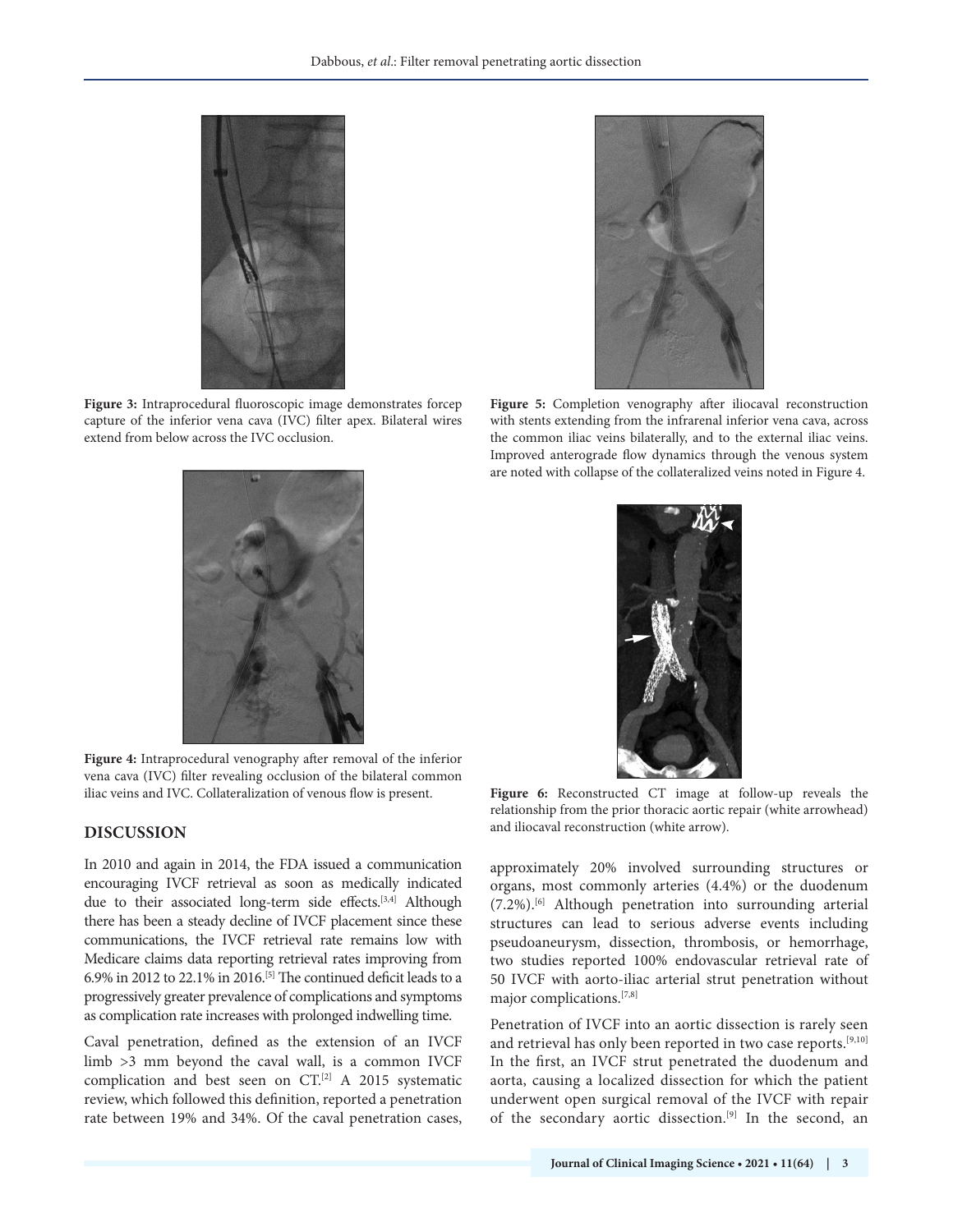asymptomatic patient was referred for filter retrieval and incidental aortic dissection was discovered at the point of strut penetration in the aorta.<sup>[10]</sup> Endovascular retrieval was successful with no change to the aortic dissection in follow-up. In each of these previous case reports, a localized aortic dissection at the point of strut penetration occurred after implantation, whereas in this present case, the IVCF was implanted after the patient developed an aortic dissection into which the IVCF later penetrated the false lumen. Compared with a normal aorta, the false lumen of a chronic aortic dissection necessarily has decreased wall thickness and may be more prone to penetration as well as vascular injury during a procedure.<sup>[11]</sup> In this case, the dissection was unchanged in >5 years and while presently asymptomatic, the IVCF appeared to be progressively penetrating within it over serial imaging studies. However, the concomitant iliocaval thrombosis, debilitating lower extremity swelling, and advancing venous stasis changes were compelling to attempt IVCF retrieval and iliocaval reconstruction. While no complication was encountered in this procedure, preparation for potential catastrophic complication should be undertaken including a multidisciplinary discussion, hemodynamic monitoring with the ability to aggressively resuscitate, an index of suspicion and capability to manage major vascular injury, and close clinical and imaging follow-up post-procedure. Longitudinally, it remains to be seen how the false lumen will evolve post-retrieval, but continued attention is planned.

#### **CONCLUSION**

Prolonged implantation of IVCFs can lead to penetration into peri-caval tissues including the aorta or as this case shows aortic dissections. Filter strut penetration into an aortic dissection should not preclude attempts at endovascular retrieval, though multidisciplinary discussion and planning are encouraged.

#### **Contribution details**

HHD: Data acquisition, literature search, and manuscript preparation; MFL: Manuscript editing/review; MSK: Concept and manuscript editing/review; BSM: Concept, manuscript preparation/editing, and Guarantor. All authors read and approved the final manuscript.

#### **IRB and ethical approval**

Institutional IRB is not required for reporting individual cases. All procedures followed were in accordance with the ethical standards of the responsible committee on human experimentation and with the Helsinki Declaration of 1975, as revised in 2000.

#### **Declaration of patient consent**

IRB approval and patient consent not required as patients identity is not disclosed.

#### **Financial support and sponsorship**

Nil.

#### **Conflicts of interest**

Majdalany (BSM): Scientific Advisory Board, Balt Medical.

#### **REFERENCES**

- 1. Kaufman JA, Barnes GD, Chaer RA, Cuschieri J, Eberhardt RT, Johnson MS, *et al*. Society of interventional radiology clinical practice guideline for IVCFs in the treatment of patients with venous thromboembolic disease: Developed in collaboration with the American college of cardiology, American college of chest physicians, American college of surgeons committee on trauma, American heart association, society for vascular surgery, and society for vascular medicine. J Vasc Interv Radiol 2020;31:1529-44.
- 2. ACR-SIR-SPR Practice Parameter for the Performance of Inferior Vena Cava (IVC) Filter Placement for the Prevention of Pulmonary Embolism; 2016. p. 1-19. Available from: https:// www.acr.org/~/media/acr/documents/pgts/guidelines/ivc\_ pulmonary.pdf [Last accessed on 2021 May 20].
- 3. U. S. Food and Drug Administration. Removing Retrievable Inferior Vena Cava Filters: Initial Communication; 2010. Available from: http:/www.fda.gov/medicaldevices/safety/ alertsandnotices/ucm221676.htm [Last accessed on 2021 May 20].
- 4. U. S. Department of Health and Human Services. Removing retrievable inferior vena cava filters: FDA Safety Communication; 2014. Available from: http://www.fda.gov/ medicaldevices/safety/alertsandnotices/ucm396377.htm [Last accessed on 2021 May 20].
- 5. Ahmed O, Wadhwa V, Patel K, Patel MV, Turba UC, Arslan B. Rising retrieval rates of inferior vena cava filters in the United States: Insights from the 2012 to 2016 summary medicare claims data. J Am Coll Radiol 2018;15:1553-7.
- 6. Jia Z, Wu A, Tam M, Spain J, McKinney JM, Wang W. Caval penetration by inferior vena cava filters: A systematic literature review of clinical significance and management. Circulation 2015;132:944-52.
- 7. Holly BP, Gaba RC, Lessne ML, Lewandowski RJ, Ryu RK, Desai KR, *et al*. Vena cava filter retrieval with aorto-iliac arterial strut penetration. Cardiovasc Intervent Radiol 2018;41:1184-8.
- 8. Duncan C, Trerotola SO, Stavropoulos SW. Endovascular removal of inferior vena cava filters with arterial penetration. J Vasc Interv Radiol 2018;29:486-90.
- 9. Chauhan Y, Al Jabbari O, Abu Saleh WK, Loh T, Ali I, Lumsden A. Open removal of penetrating inferior vena cava filter with repair of secondary aortic dissection: Case report. Ann Vasc Surg 2016;32:130.e9-12.